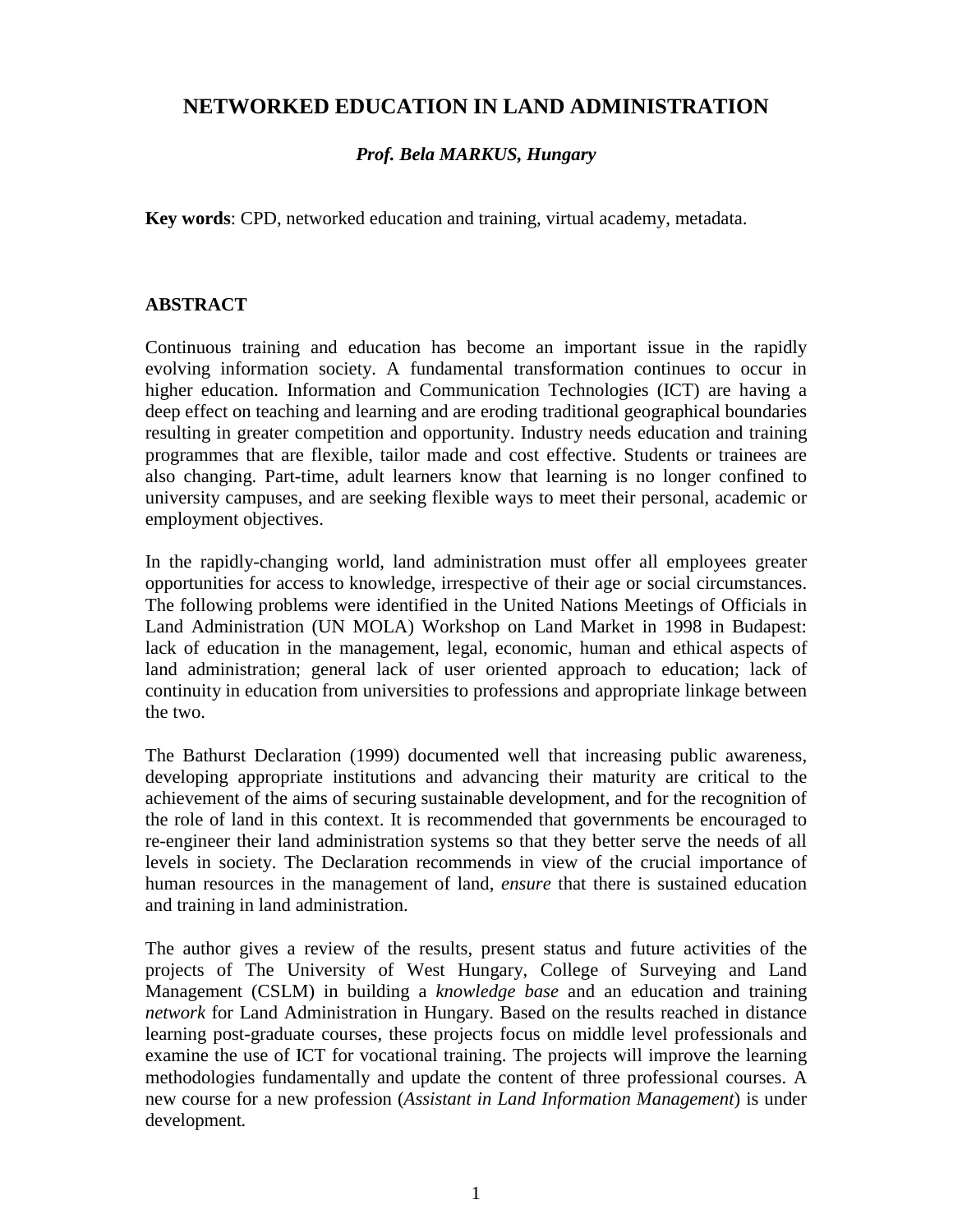### **INTRODUCTION**

In order to be able to take an active part in the current processes of change, the employees should be able to develop their fund of knowledge on a continuous basis, thus continually expanding and renewing it. This means that it is necessary to promote on a life-long basis creativity, flexibility, adaptability, the ability to learn-to-know and to solve problems. These are the conditions we must meet in order to avoid the rapid obsolescence of skills. New structures must be developed which help anticipating needs and the evolution of job profiles.

This problem can be overcome by a joint effort on the part of specialised training and higher education establishments. Cooperation between universities, training centres and the business world is the basic way of collecting and transmitting knowledge. In association with public and private partners at national and regional level, they can promote lifelong education. In order to be as effective as possible, it is necessary to anticipate skills needs correctly and to identify the developing areas and the new functions to be fulfilled.

The task is to reorganise educational resources in association with the employment services. In an extension of existing education and training programmes, the first objective should be to develop still further the corporate dimension of education: to improve the quality of training and to foster innovation in education by increasing exchanges of experience and information on good practices; to establish an area of training by recognition of qualifications; to promote physical mobility and the virtual mobility made possible by the new technologies of communication; to develop common databases and knowledge on skills needs; to conduct comparative research on methodologies used and policies implemented; to improve the interoperability of systems of distance learning and to increase the level of standardisation of the new decentralized multi-media training tools etc.

The Department of Lands and Mapping at the Ministry of Agriculture and Regional Development (MoARD DLM) as the Hungarian Land and Mapping authority has identified a number of areas where it will need to develop in order to work towards the information society and EU harmonisation. These relate strongly to the benefits of computer technology and are the culmination of the continuing managerial educational and organisational improvements of the last ten years. Actions started on

- developments of EU-harmonised, GIS based services,
- maintaining the authentic administrative boundary database as needed for European level territorial multipurpose spatial analysis,
- EU conformable reporting on rural development, agro-environment etc.,
- renewal of large-scale maps needed by land registration and information systems,
- improvement of land ownership related services via a secure, computerised, client-friendly system,
- introduction of EU conformable legal environment i.e. laws, regulations and standards etc.

To support the mentioned demands an Open Learning for Land Offices (OLLO) project was established in 1995 as a three year Structural Joint European Project (SJEP) funded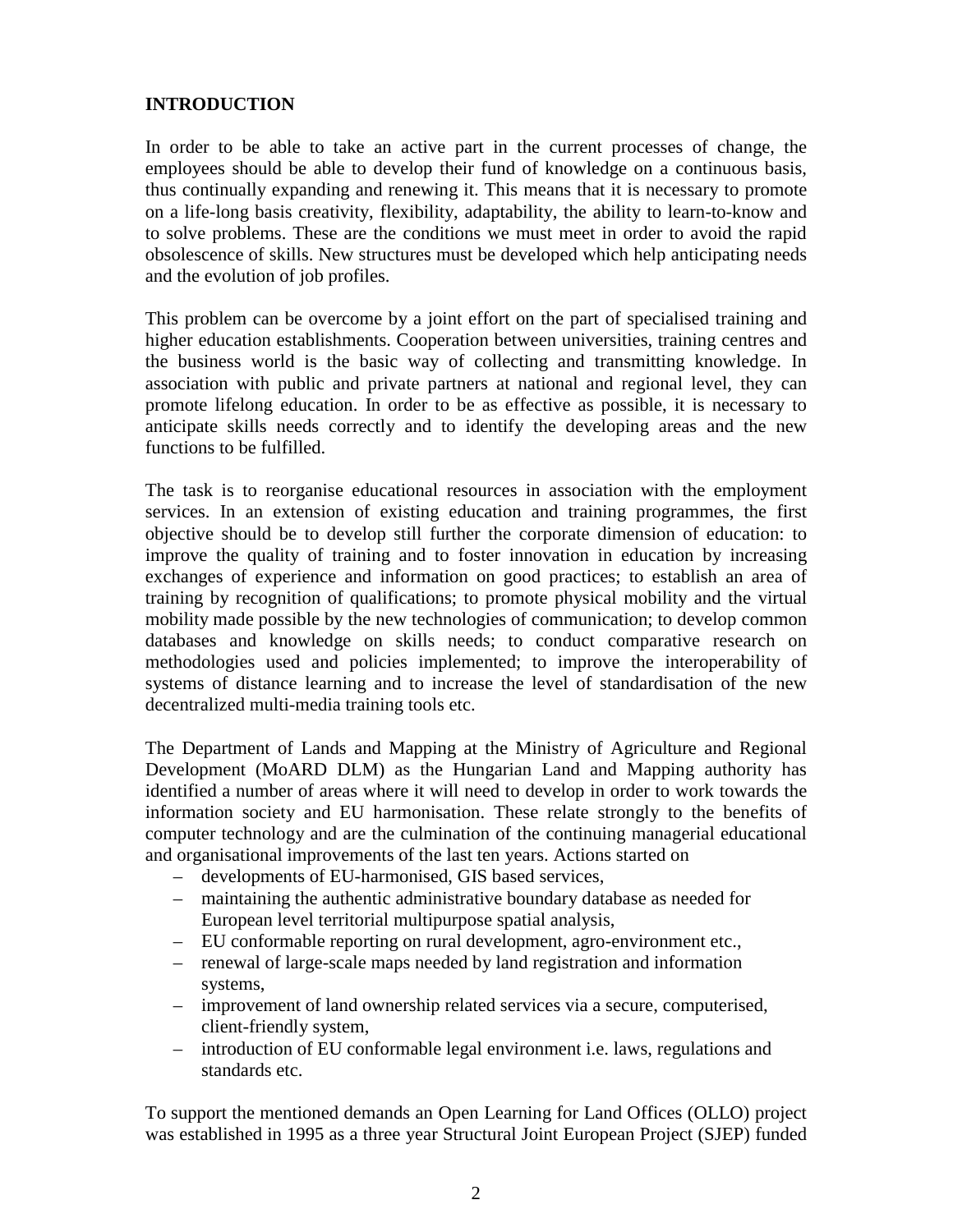by European Union (EU) TEMPUS/PHARE programme. At the centre of the OLLO philosophy is the development of professional skills to equip Land Office staff with university diploma (lawyers, land surveyors, agricultural engineers) to work effectively for the government and private sector in the rapidly changing land information and cadastral survey climate in Hungary. The origins of the OLLO project lay in the evidence that emerged as Hungary sought to update its land registration operations and land market economy. The OLLO project was a key part of a fundamental process of change within the Hungarian land registration sector. OLLO study modules relate to fundamental issues of professional work, management, use of data and information technology.

The OLLO programme

- has allowed new methods to be introduced, technologies and Quality Management methods learned and attitudes changed at CSLM,
- is to be used as the nucleus for the course curricula for the pilot courses and has produced the base knowledge for the knowledge pool in the 14 modules developed,
- has ensured the quality of materials and delivery has improved and refinement of courses assured,
- has enabled a language experience for CSLM staff,
- introduced new computer techniques, multimedia development tools and learning resources at the whole faculty, however, IT changes rapidly and there needs to be continuous upgrading,
- has aided in making courses self-financing, allowing essential income to CSLM
- has enabled the materials and technology created in OLLO to be used in the standard full-time programmes,
- has introduced a flexibility of programme delivery that has been advantageous to other courses (e.g. cadastral programme),
- has created new contacts and thereby allowed new projects to be initiated,
- has widened the experiences in educational management,
- has allowed Open, Distance Learning (ODL) to become a familiar and useful professional development, method in the land surveying profession in Hungary,
- initiated a Continuing Professional Development (CPD) strategy in the Hungarian land office sector,
- laid the foundation for international recognition of CSLM,
- laid the foundation for internationalisation of land surveying profession and of land surveying education in Hungary.

## **TOWARDS A LEARNING ORGANISATION**

The Hungarian Government is investing in information technologies and services, by building up the several layers of e-government. Some areas of activities are closely related to the land office sector:

- development of digital procedures for internal administration, to make cheaper, quicker and more effective governmental offices,
- introduction of digital administration for citizens contacting government agencies,
- creation of databases for legislation, policy formulation and information dissemination,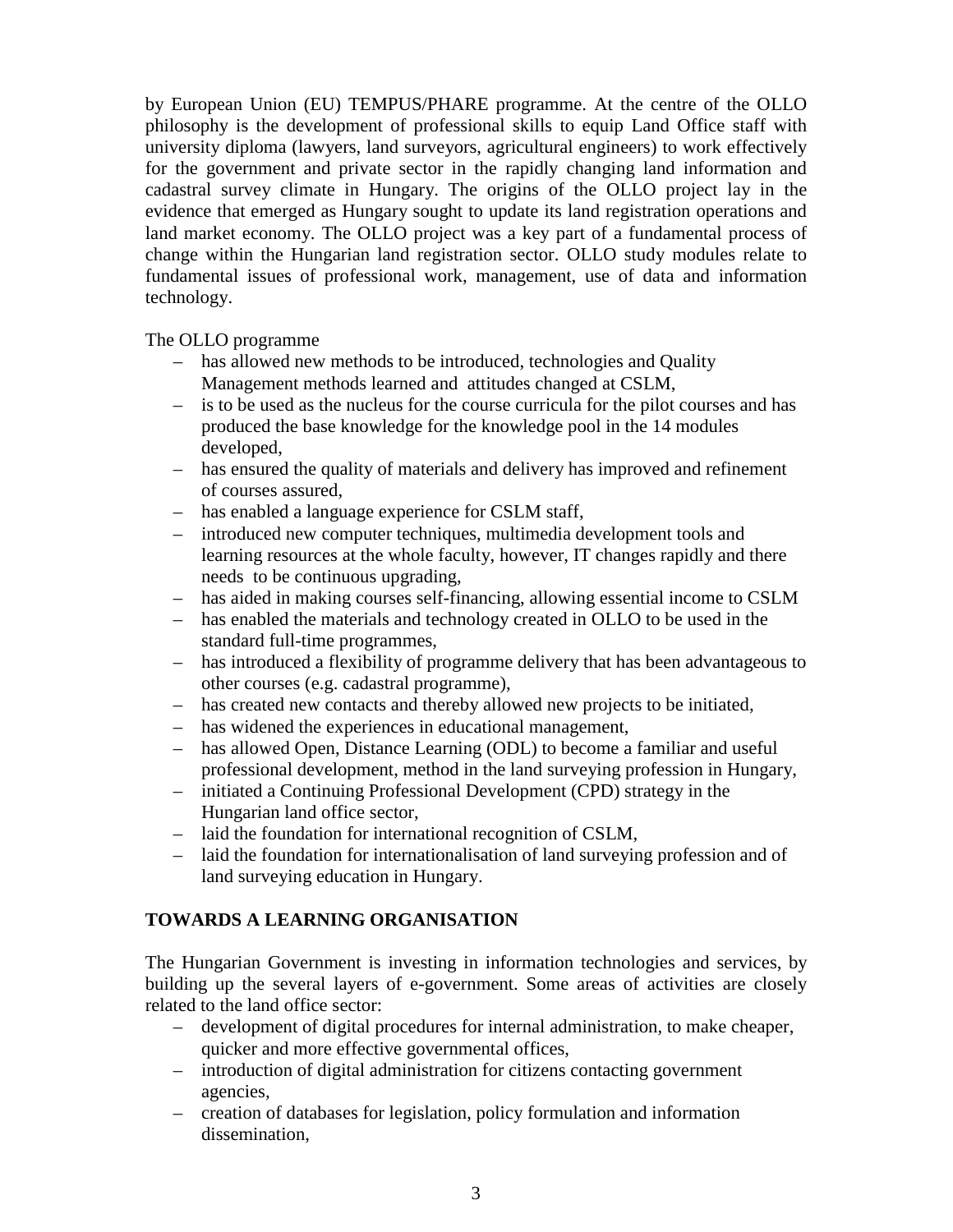– stimulation of organizations to close the information gap between national and local authorities, urban and rural areas.

Beyond the modernisation of the state administration, a huge data base - property sheet data relating 9 million land parcels and/or other real estates, map data of 55 000 cadastral maps etc. - is maintained by the land office network on a very sophisticated computerised environment. The efficient handling, updating and maintenance of this data infrastructure needs highly qualified properly trained staff. This will reinforce consistency, common identity, shared corporate culture, common actions, clear responsibilities, coordination and dissemination of good practice. Land Offices need to adapt and modernise their education and training systems.

Taking into consideration the educational and training needs of the Hungarian Land Office sector a Strategic Committee was formed in 1998 to prepare decision support materials for a Human Resource Development Policy (Niklasz, 1999). The mission statement and the related aims were formulated by the Committee in 1999 and approved by the Ministry of Agriculture in 2000.

## **Mission:** *To have highly qualified, creative and innovative, dedicated and well-paid land office staff.*

**Aims:** On the one hand to support and speed up the change of the corporate culture through the introduction of the continuous training of the professionals in the land management sector; on the other hand to institutionalise the measuring and appreciation of work performance, elaborate the system of motivations.

- Introduction of Continuous Training: development of targeted management skills, extension of the forms of the continuous professional training, development of communication skills.
- Supporting the Change of Corporate Culture: create self-developing atmosphere, receptive and ready for changes staff, develop innovative, creative way of thinking, create client-friendly office environment, strengthen the solidarity and team spirit.
- Institutionalisation of Measuring and Appreciation of the Work Performance: market-driven attitude - developing the data supply and service that completely satisfies the clients' demands, recognition of the public servant's examination.

*Open, distance learning* was recognised in this strategy as the most suitable way of continuing professional development, which offers a particularly flexible and effective approach of education and training, eliminating most of the barriers, providing much better accessibility for the staff of Land Offices than traditional education.

OLLO has successfully introduced new approaches to teaching and co-operation and has significantly strengthened CSLM as a centre in professionally oriented land information management ODL programmes. In 1999 a new Staff Development in Land Administration (SDiLA) project was proposed for the European Training Foundation. While OLLO was partly retrospective in nature in that it sought to fill an educational gap that had become obvious through the requirements of the PHARE programme. The new SDiLA TEMPUS Institution Building Project is widening the target area and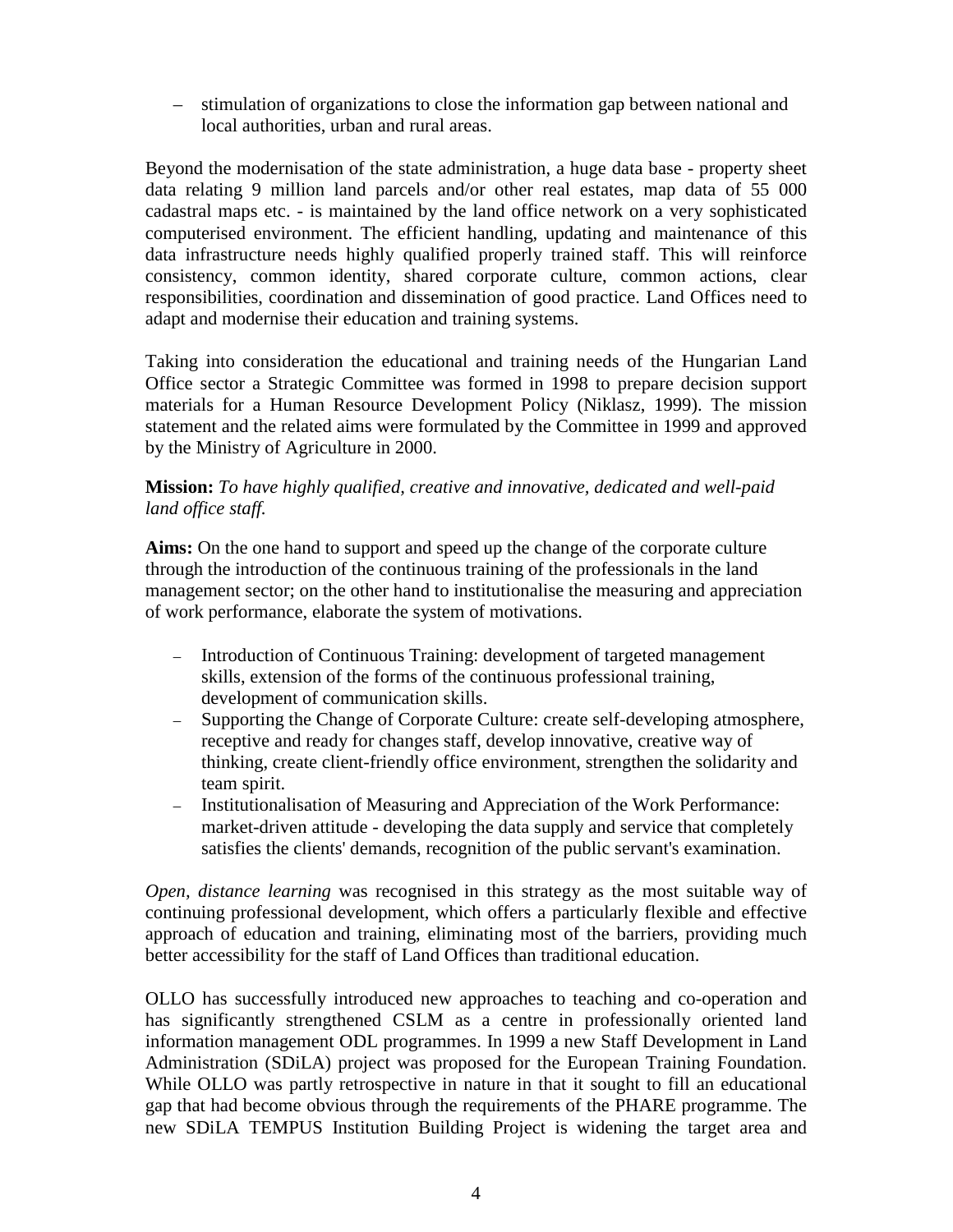looking forward the needs arising from the opportunities, which now exist or under preparation in Hungary in connection with the EU accession.

Target groups in SDiLA are *civil servants* in administrative, technician and managerial level *in land and cartographic administration***,** in the land offices, local governments, other state or regional offices, public notaries, bank officers, lawyers, private surveyors etc. The project is seen as being a key element in coordinating training between these groups and in the harmonisation process within land administration and it will act as medium for furthering EU harmonisation.

Principal amongst these requirements for the future is the need to disseminate a broad understanding of the ways in which land related data can be used, particularly in preparation for accession to the EU. Such degrees of understanding and competency must also be spread through relevant areas of the civil service and must not be isolated in pockets of the land administration sector. Thus, while OLLO sought to target the professional land officer, such defined posts are not targetable in the civil service at large and thus attempts are made in SDiLA to reach an audience covering a range of job functions and at differing levels of responsibility.

Thus, where OLLO has developed a firm educational foundation for professional staff, SDiLA now seeks to build towards a more flexible programme of short cycle staff development activities. This differs from OLLO in its flexibility. These studies will not be part of an overall academic programme, it can thus be more flexible and will be targeted in different ways towards differing levels of ability and differing staff requirements. SDiLA will be able to call upon the network resources of TAKARNET and will thus be able to take full benefit of Computer-Based Training (CBT) techniques.

There are three main strategic aims of the SDiLA project. First, the creation of a flexible route for continuing professional development for Land Administration in Hungary. In seeking to achieve this objective, CSLM is developing a core base of knowledge in land administration matters, a *Knowledge Pool*, which can be used in a flexible manner as a part of staff development programme tailored to individual's requirements. Second, the creation of a *delivery system* for continuing professional development based on a management system and education technology, both CD and Web, with a comprehensive credit system. Third, the creation of a *network of training centres* and education providers with the objective of participating fully in national activities in Land Administration and building bridges to the international professional community.

## **Objectives**

- Modification of curricula for the different levels and areas of profession in the target groups in Land Administration in Hungary to ensure *appropriate training and education* for EU accession and the maintenance of professional quality beyond.
- Identification of educational *pathways* for professional levels and areas of expertise in the target groups.
- Development of *credit system* for provision of professional development across the range of types and levels of provision.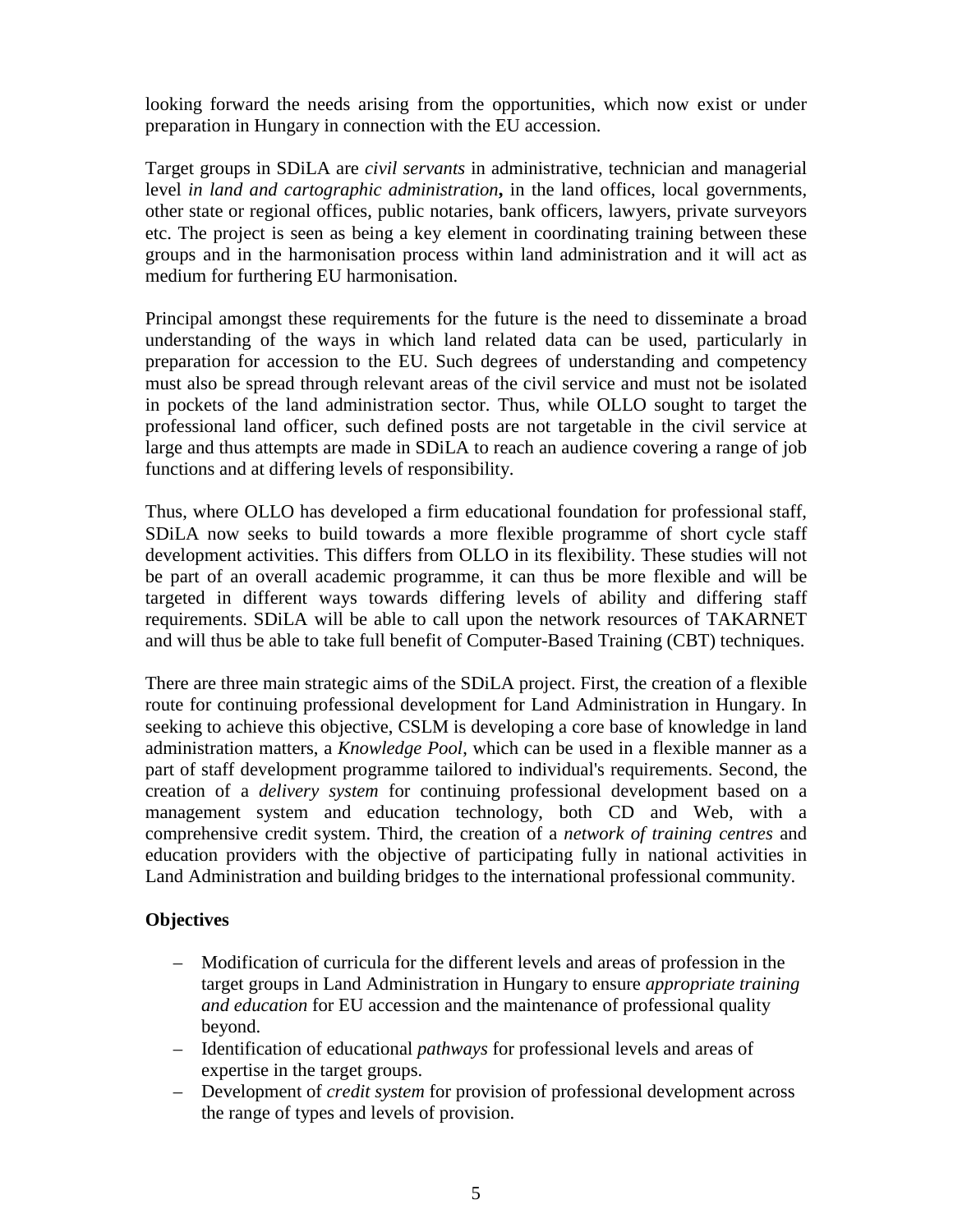- *Systematic identification* and design of modes of delivery based on conventional study packs, CD-ROM, world wide web.
- Design of *integrated system* of pathways, educational modes and delivery mechanisms for the various professions in Land Administration.
- Design and adaptation of *educational technologies*.
- Collation of educational resources, the *Knowledge Pool.*
- Development of an *instructional management* database system.
- Adaptation of OLLO and other materials and supplementing with new materials, to make them a satisfactory basis for courses in *EU pre-accession* for the mentioned target groups.
- To determine the means of creating a *continuing network* of institutions to develop land administration related materials beyond the life of the present project.
- Although the emphasis will focus upon introducing the materials into land offices, a further objective of the project will be to encourage the *involvement* of institutions from other land administration sectors.
- Establish working links between professionals in Land Administration.

| Subjects         |                                                      | OKJ Courses Administrator in<br><b>Land Registry</b> | Land Data<br>Administrator | Technician in<br>Land<br><b>Information</b><br>Management |
|------------------|------------------------------------------------------|------------------------------------------------------|----------------------------|-----------------------------------------------------------|
|                  | 1. Land and Property Registration                    |                                                      |                            |                                                           |
| 2.               | Informatics in Land Offices                          |                                                      |                            |                                                           |
| 3.               | <b>Legal Issues and Government</b><br>Administration |                                                      |                            |                                                           |
| 4.               | Land Surveying                                       |                                                      |                            |                                                           |
| 5.<br>EU studies |                                                      |                                                      |                            |                                                           |
| 6.               | Using Digital Data and Maps                          |                                                      |                            |                                                           |
| 7.               | Digital Large Scale Mapping                          |                                                      |                            |                                                           |
| 8.               | <b>Land Information Systems</b>                      |                                                      |                            |                                                           |
| 9.               | Digital Data Acquisition                             |                                                      |                            |                                                           |

**Table 1.** Structure of the Administrative/Technical Courses

| $\Box$ Major subjects - 150 hours   |
|-------------------------------------|
| $\Box$ Minor subjects – 20-40 hours |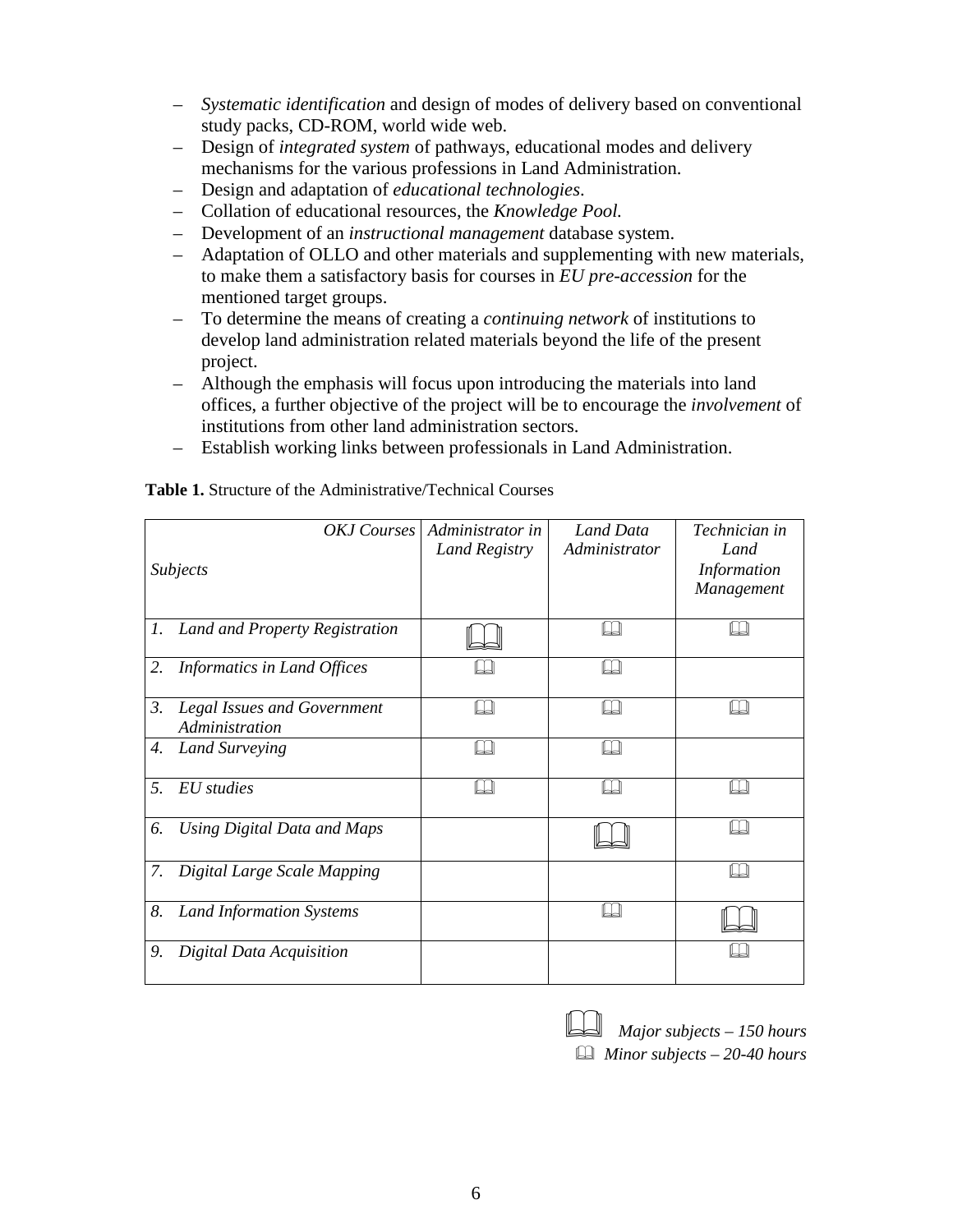Content of subjects 1-3 and 6-9 can be *derived* from existing OLLO distance education modules, subjects 4-5 are fully *new*. All administrative/technician courses are obligatory and consist of 250 hours study (70 hours face-to-face, 180 hours distance learning) and 250 hours practical work. The course contents and exam requirements are *described* in the accreditation document. The learners will be examined in a complex *written, oral and practical exam.*

The first stage of dissemination is a programme of awareness to Hungarian Land Administration Offices making the senior managers aware of the available facilities and of the benefits the education programme can bring. This will be undertaken using TAKARNET. Other organisations in Hungary will be made aware of the programme through various channels including WWW and professional journals.

When the project is completed, materials will form the basis of the educational element for Hungarian land administrative employees. Hungarian institutions will be able to dip into the knowledge pool in order to satisfy the staff development of their employees using materials, which is part of a structured framework of training and which has links to other training programmes. They will be supported in this by CSLM and its network of tutors who will arrange structured customised programmes and back up for distance education using TAKARNET and WWW.

# **QUALITY**



**Fig. 1.** Step-by-step development of learning materials

During the development phase of the project, there were 3 pilot courses tested amongst a trial group of students. This testing process was designed to identify appropriateness of content, study materials and learning modes. It is critical to the project that adequate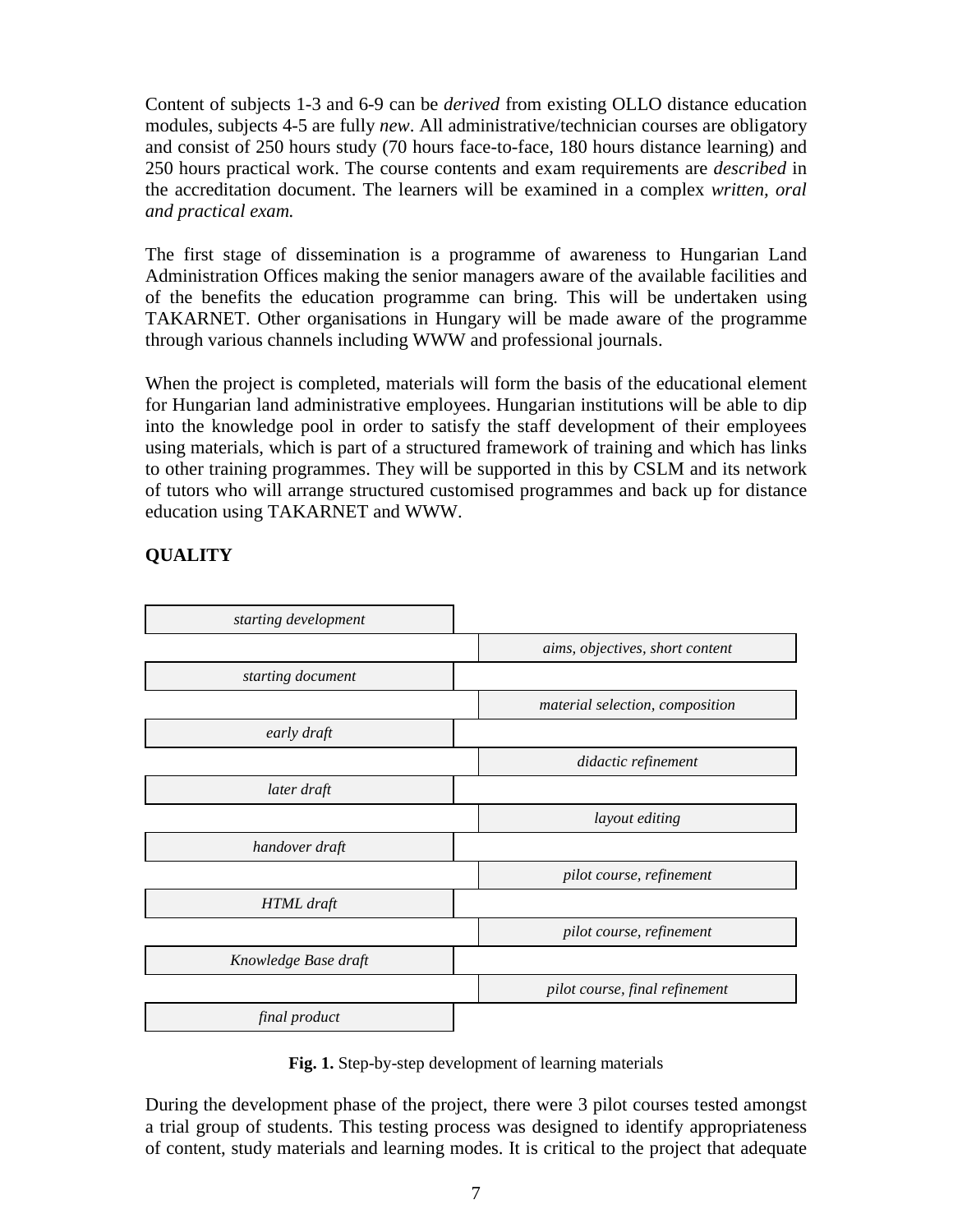attention should be given to ensure that structures are in place to support the distance learning mode of the project. In this phase of the project MoARD and land offices nominated 120 students for the trial delivery of the course. These students were asked to evaluate all the study materials and to comment upon the standard and method of delivery of the course. A quality team monitors the distance learning aspects and advises on the ongoing development and delivery of the material.

The three pilot courses tested step-by-step the development phases. 1.pilot: the content in a paper based ODL with teach-the-teachers approach, 2.pilot: the refined content in an Internet and CBT environment, 3.pilot: the whole ODL system. The Quality Management chart is shown below.



**Fig. 2**. Quality Management

The delivery system will use a central knowledge base and 5 or more distributed learning centres in a networking environment. The full support will be available on-line, but CD will be produced for easy access to materials. From the HTML structure it is easy to produce paper copies. The human part of the learner support system is based on a network of tutors in 5 technical high schools and 40 mentors at land offices, while the technical one on Internet / Intranet facilities. The final evaluation is made by examiners at the technical high schools.

#### **METADATA**

The course material development is based on knowledge base approach and the course delivery on a distributed environment. The CSLM acts as a knowledge centre developer, land office study centres and high schools are dealing with course delivery. This necessitates the extended use of metadata on the educational resources.

Educational metadata should provide the minimum requirements to define the attributes required to fully/adequately describe the educational objects. The reason for creating metadata, from the provider perspective, is to improve the possibilities of retrieval as well as to support control and management of learning objects. As the volume of digital learning resources increase keeping track of, and identifying resources which is often maintained by different organisations becomes increasingly difficult. A cross domain method of describing learning resources is required. Metadata will help potential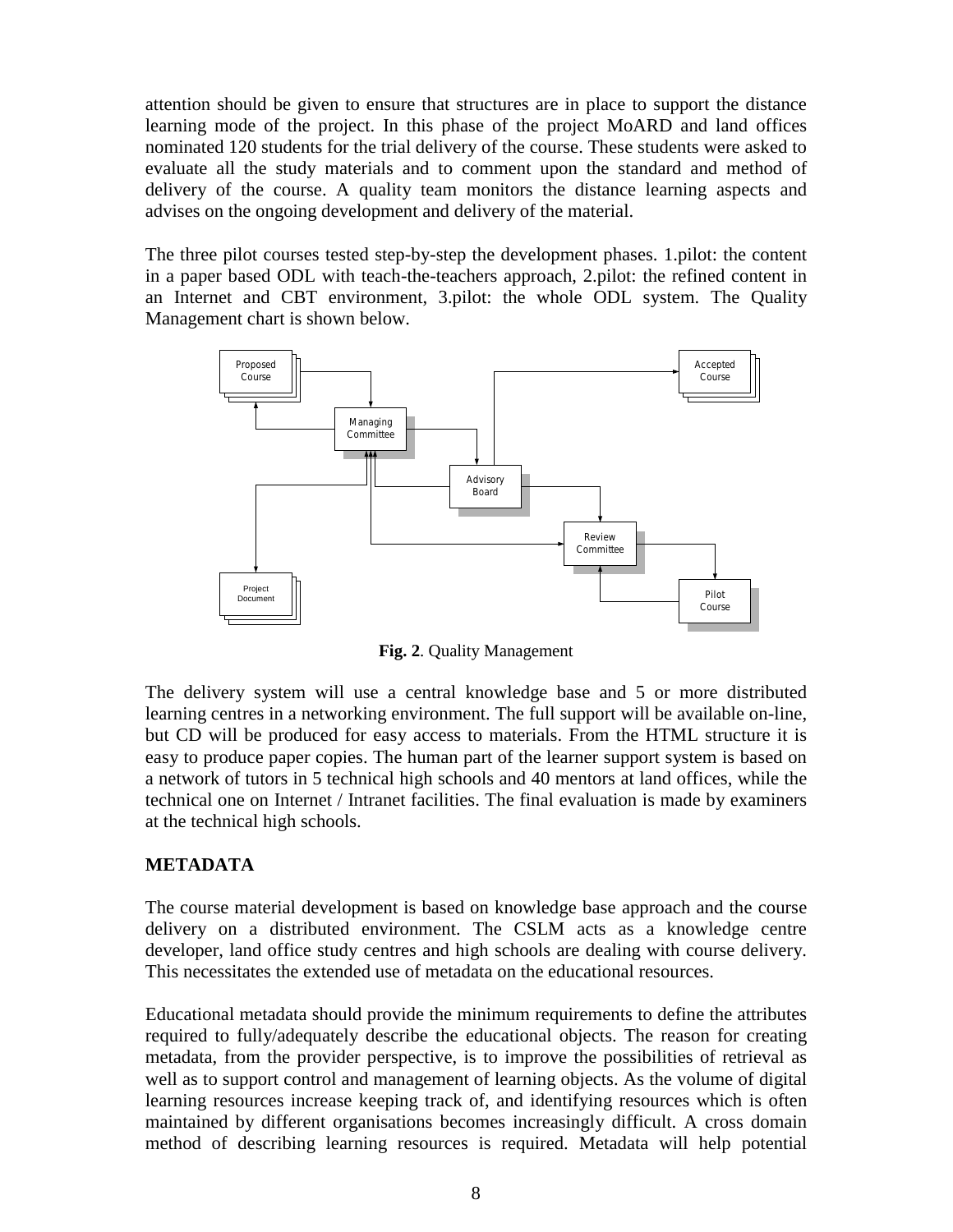learners to discover what information is available and will help them to assess the suitability of that data for a given task. Distance learning materials and services with their abundance of different formats and control measures might not always be usable directly by everyone: the format might be unfamiliar or unreadable, the content might be encrypted, otherwise prohibited or only permitted after payment, the resource might be large, difficult or time consuming to access etc. In all those cases, metadata could support the learning process.

Metadata will be crucial in implementing these strategic elements. Whilst learning units itself forms the building blocks of networked and inter-connected environment meta data is required to bind the units together and allow them to interoperate. Metadata is required to describe what learning units look like, how to build from them a learning route, what, if any refinements or value adding operations have been carried out on a unit. And in a networked environment what services can a tutor/learner request from a server and what parameters should the teacher/student send to the server to request the service.

### **CONCLUSIONS**

SDiLA project is to complete the training structure and to harmonise co-operation at an institutional level between those organisations in Hungary which support and require staff development in Land Administration matters and to produce a continuing professional development system using digital technologies for the delivery of short courses at administrative, technician and managerial level in land and cartographic administration in harmonisation with EU standards.

The SDiLA Project would greatly improve the knowledge transfer and allow us to really participate in the international educational development arena, rather than to become late users of systems and regulations invented by others. SDiLA aims to increase collaboration between EU and Hungarian institutions and sharing of learning resources. Co-operation will support specialization, improve quality, increase choice, and lead to a better fit with changing vocational demands in Land Administration. The job market in general will become much more dynamic, complex and heterogeneous. The increased complexity will increase the difficulty of optimising job offers and job demands. SDiLA assists to avoid these problems and to develop more market oriented curricula. Since the strategic aim of SDiLA is to directly support a European accession, the project will improve interaction beyond national boundaries and will facilitate the development of standards. Potential clients of SDiLA include not only Land Office staff, but professionals in land surveying, local governments, regional offices etc. The openness of SDiLA will also invite partners from Eastern European countries to participate in the dissemination.

Metadata can be used to improve the search process, to build user-specific, guided paths, and to maintain relationships among disparate educational resources. We suppose that the continued success of the Internet is contingent upon automated tools that efficiently guide the information gatherer toward relevant and appropriate material. Ultimately, we believe that the Web will be a viable environment for providing individualized instruction applications for learners in Land Administration.